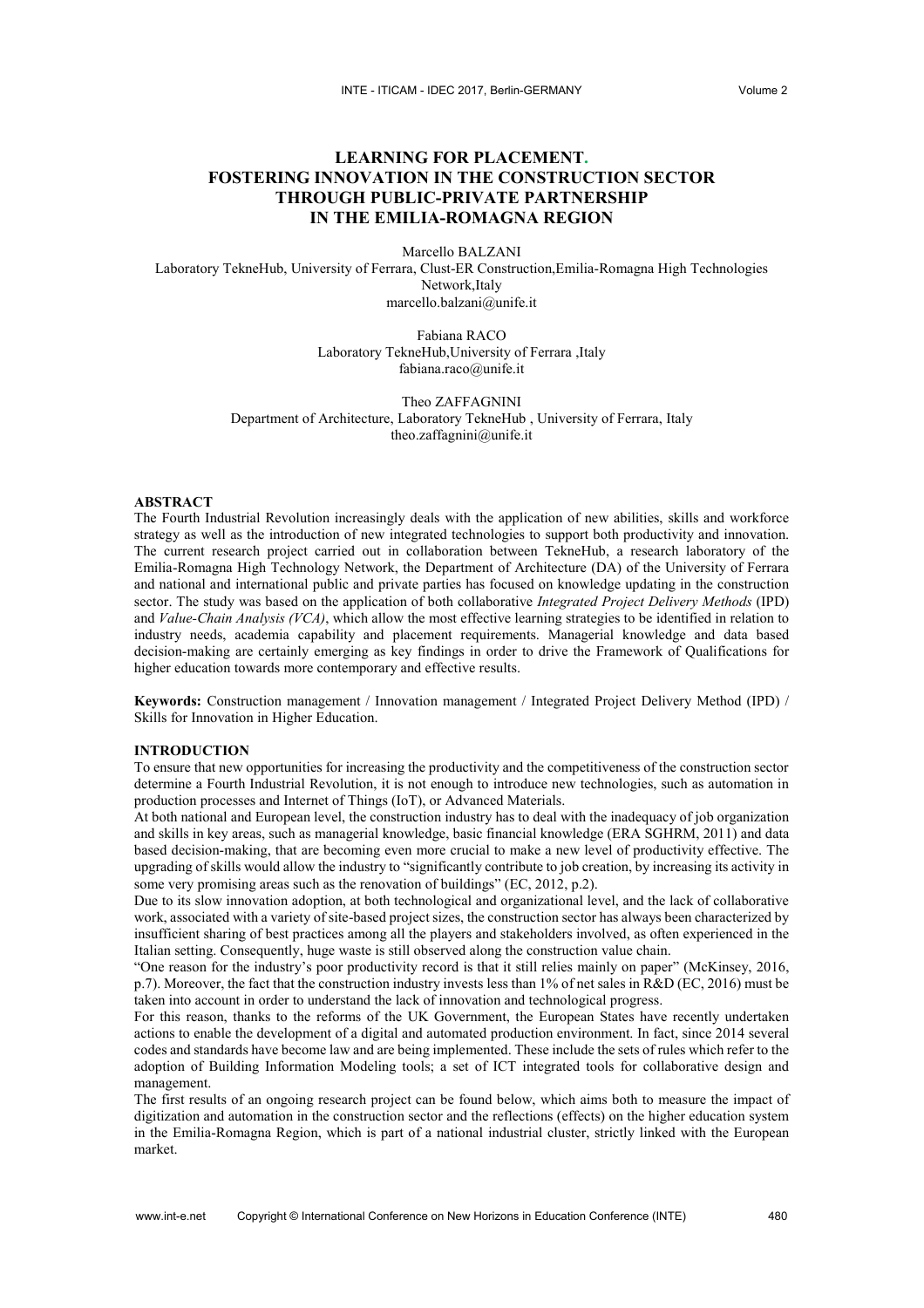Considering the complexity of the players involved throughout the industry, the research project was based on the application of both collaborative *Integrated Project Delivery Methods* (IPD) and *Value-Chain Analysis* (VCA) to access, through quantitative and qualitative analysis, the correspondence between industry needs and public sector capability offering adequate higher education solutions to address placement opportunities.

The first results of the research project show that an integrated and collaborative approach to the upgrading of higher education solutions, helps to identify more effective strategies, in order to support the introduction of new skills and technologies in the construction sector.

## **THE STUDY: SKILLS FOR CONSTRUCTION INDUSTRY DIGITIZATION**

Despite the increasing demand of digitized processes in the construction industry, "the sector is among the least digitized" (McKinsey, 2016, p.2). While the construction process is becoming more complex due to the amount of specialized knowledge that is necessary to effectively put a project in place, cost and schedule overruns are the norm.

This research study considers knowledge and Information Management (IM) as assets which are fundamental for the efficient and effective delivery of a project and which lead, if well managed, to better outcomes, including:

- 1. Increasing collaboration;
- 2. Improving the quality of data-decision making;
- 3. Enhancing the speed of decision-making;
- 4. Reducing duplication of effort;
- 5. Increasing business resilience.

The aim of the project is to investigate the quality of the regional higher education offer in order to verify the presence of knowledge areas such as the capacity to manage big data, creative thinking, complex problem solving and the risk management approach which have been identified as drivers for making the new industrial revolution effective.

In fact, according to *The Future of Job Report* "in many industries and countries, the most in-demand occupations or specialties did not exist 10 or even five years ago" (WEF, 2016, p.1) and one job type is mentioned, among others, across all industries and geographies: data analysts. In this new scenario, the skills set is expected to change rapidly according to industry needs so the "exposure to industry and other relevant employment sectors" (PIDT, 2011) becomes crucial right from the early stages of education, with particular reference to levels five to eight of the European Qualification Framework. It should be stressed that "the term industry is used in the widest sense, including all fields of future workplaces and public engagement, from industry to business, government, NGOs, charities and cultural institutions (e.g. musea)" (ERA SGHRM, 2011).

The finding of the study sample was based, first, on the definition of the target involved. In this study, higher education courses such as bachelor higher national diploma, bachelor, master and doctorate courses for architects and engineers were considered as main areas of the research. (Figure 1)



**European Qualifications Framework** 

**Regional Higher Education System** 

**Figure 1:** European Qualifications Framework and regional higher education system. Research domain. Secondly, criteria such as the representativeness from the territorial point of view were considered. In fact, higher education courses for the construction sector as well as continuing education and on the job training activities are an integral part of the regional education system.

However, despite this scenario there is currently no common data set of information, either at regional or national level, which could allow the most effective strategies to be identified in order to meet the new placement opportunities. A long-term fallout of the study is certainly providing the regional sector with a comprehensive database of information regarding the quality of supply and demand of professionals in the construction sector. This purpose can only be pursued thanks to strong cooperation between the public and private players involved.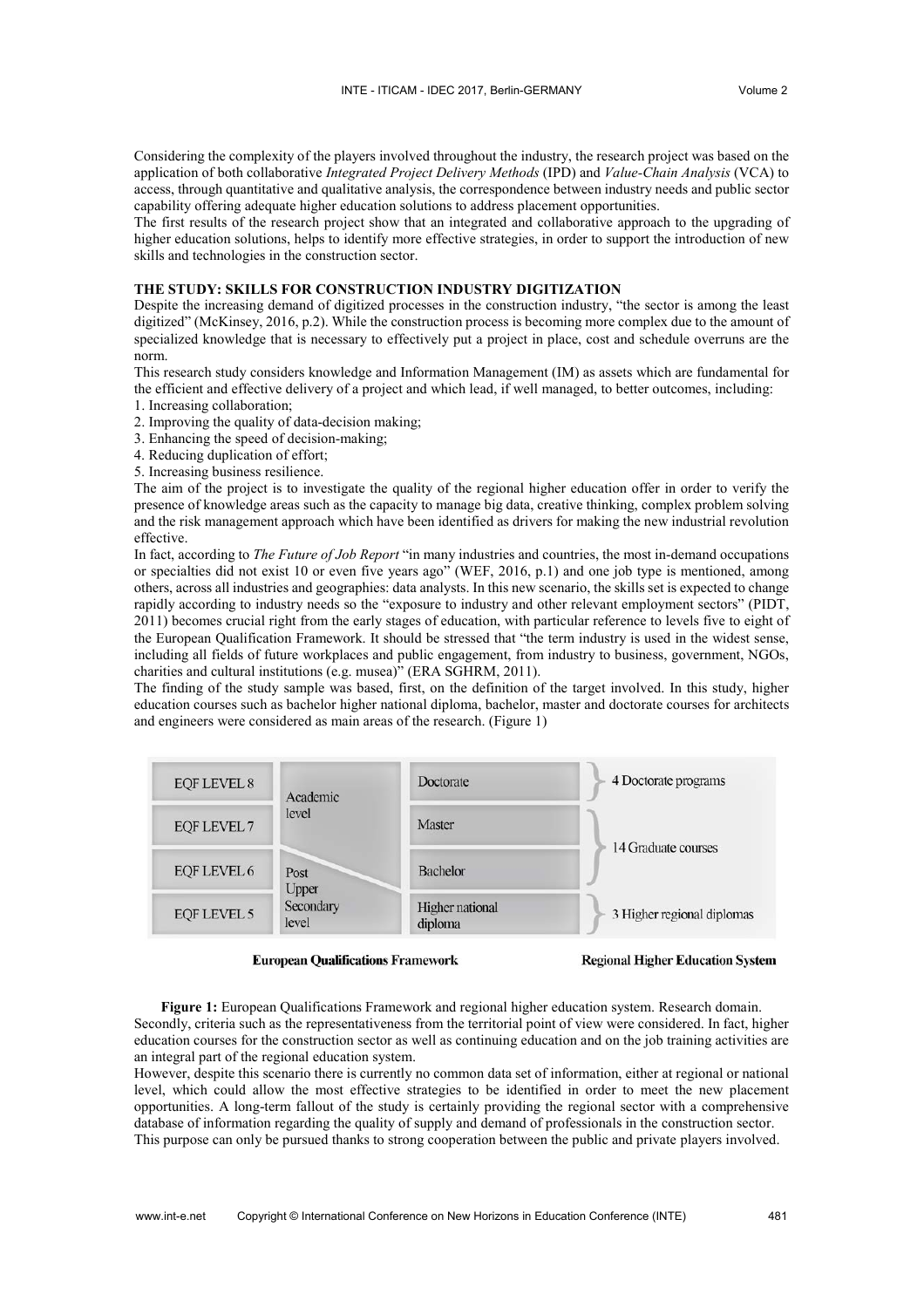In fact, the research project is carried out in collaboration between the regional "Association Construction Clust-ER", which is regional a public-private initiative, the TekneHub centre, a research laboratory of the Emilia-Romagna High Technology Network, the Department of Architecture (DA) of the University of Ferrara and other regional, national and international public and private parties. (Figure 2)



**Figure 2:** Projects partners. All the actors and stakeholders were involved at the early stage of the project

## **METHODOLOGY**

As stated so far, the construction value chain is characterized by complexity, uncertainty, a fragmented supply chain, and short-term thinking which are obstacles for long-term innovation and learning (Oesterreich, Teuteberg, 2016, p. 123). However, Europe's Construction Value Chain (CVC) is a key industry, which accounts for 7% of European GDP, gross domestic product, and employs 11 million people.

Industry 4.0 requires, on the other hand, shared data-based knowledge which can only be reached through comprehensive data mining, data analysis and a risk management based approach along the entire value chain. As a result, the ability to manage this quantity of data became of crucial importance.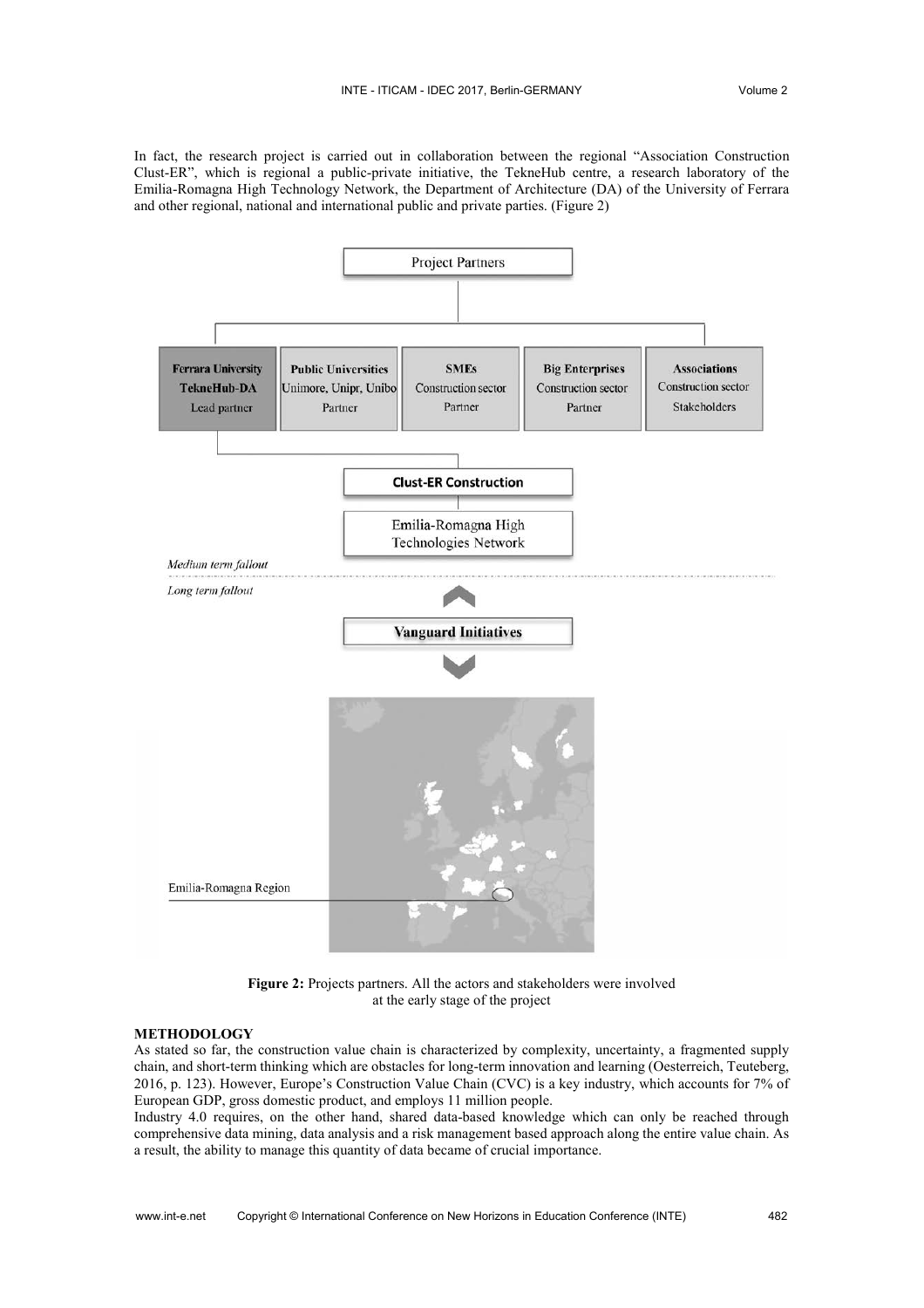Subsequently, the research questions are as follows.

Research question 1: What impact does Industry 4.0 have on the regional higher education system in terms of updating skills and competencies? (RQ 1)

Research question 2: Are regional and national Qualification Frameworks consistent with the needs of the current construction industry? (RQ 2)

Research question 3: Which teaching methods are suitable with reference to the target of the end users involved? (RQ 3)

Research question 4: Which new research areas are supposed to be of great importance for the future of the regional construction sector? (RQ 4)

During the initial stages of the research, intensive brainstorming activity was conducted with all the stakeholders involved and, within the IPD methodology, the research indicator sets were defined, such as:

- The target of students/end users involved;

- The set of skills and competencies related to the digitization process of the construction industry;

- The regional and National Qualifications Framework;

- The European Qualification Framework.

Furthermore, for the purpose of answering research question 1, the whole set of higher regional diploma, graduate, postgraduate and doctorate courses is undergoing analysis with respect to the following parameters:

- Basic project management knowledge;

- Advanced project management knowledge applied to specific subjects, areas and phases of the value chain;

- Basic risk management knowledge;

- Advanced risk management knowledge applied to specific subjects, areas and phases of the value chain;

- Data mining based knowledge;

- Ability to manage data interoperability;

- Competencies in terms of human resource management;

- Transferable skills (ERA SGHRM, 2011);

- Skills from the knowledge based economy such as communication, entrepreneurship, IPR, ethics and standardization (ERA SGHRM, 2011).

To answer research questions 2 and 3, four pilot projects have been put in place and are under evaluation, such as: Post-graduate courses in the field of digitization (target: BIM manager and BIM coordinator for public and private sectors); (Adoption of) Specific PhD training paths in the field of collaborative design and management; Program of lectures in the field of digitization (target: professional development and continuous improvement)

Research in the field of BIM impact on design quality and process management (partners involved: private and public players). Meanwhile, the three main regional construction value chains have been taken under evaluation in relation to RQ 1, 2 and 3 in order to answer to question 4.

#### **RESULTS AND LONG TERM FALLOUT**

The introduction of digitization tools and methods could represent a great opportunity for improving the productivity of the construction sector. However, significant updating of skills is needed as well as ways of sharing professionals' knowledge among all the players in the construction sector.

With reference to the construction industry, the regional higher education system is characterized by:

- 3 higher regional diplomas;

- 14 graduate courses;

- 4 doctorate programs. (Figure 3)

Despite the high level of quality of the regional training offer, since 2006 the University of Ferrara has been the top University among national graduate courses in architecture (CENSIS, 2017). The research project made it possible to verify a lack of digital collaboration based knowledge issues within the courses, as mentioned before. The analysis of the regional education system also demonstrated the almost total lack of project management based knowledge even within five years courses.

In fact, there are huge numbers of courses in areas such as digital representation, virtual modeling for architectures and engineering, integrated ICT technologies for survey, 3D survey, GIS and high quality doctoral research on BIM, Big-Data management, 3D Printing tools for architecture and Artificial Intelligence tools and so on. On the other hand, the teaching of collaborative work tools and methods has not been introduced yet.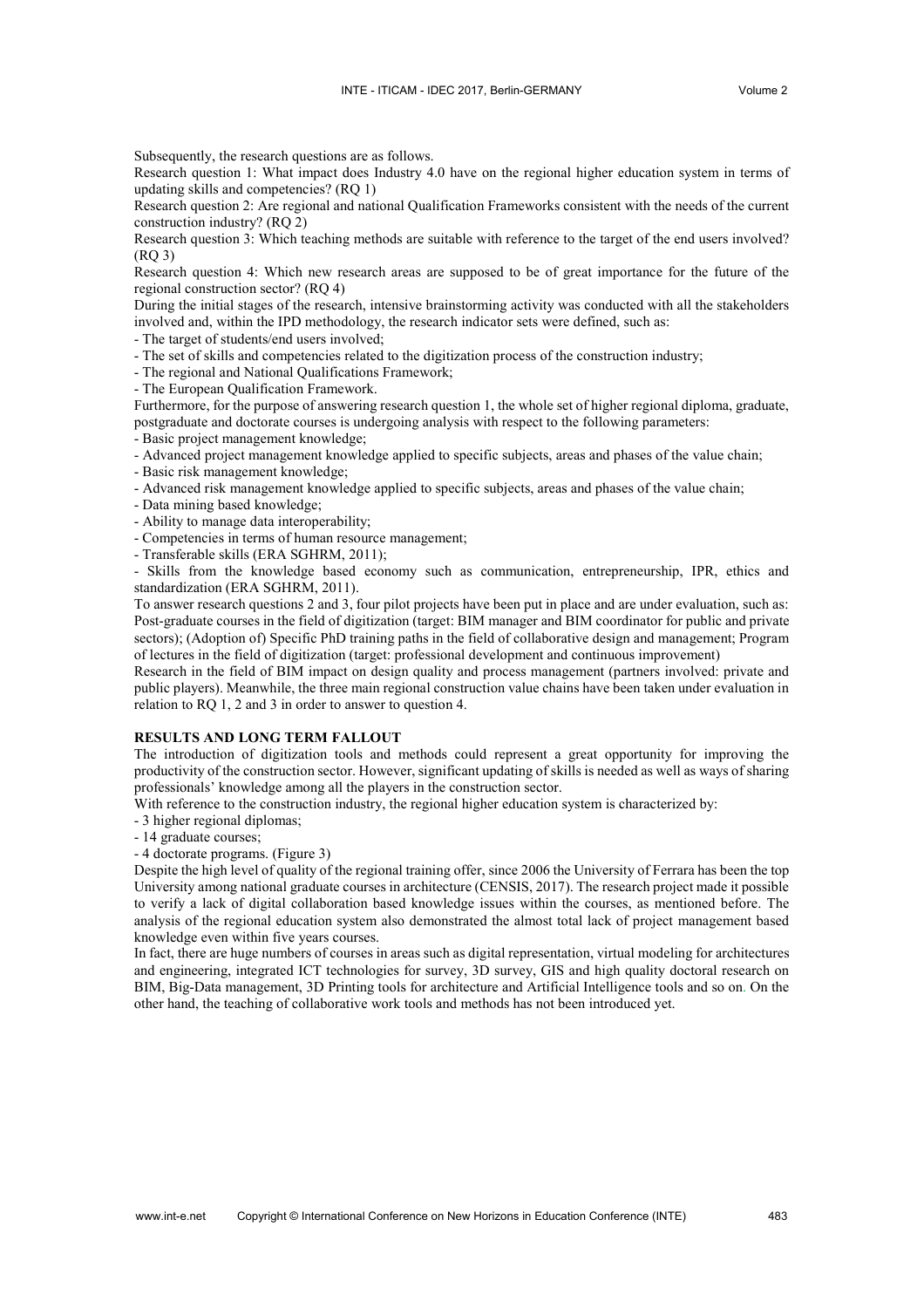

**Figure 3:** Emilia-Romagna higher education system.

However, with reference to the New Italian Procurement Code the following knowledge areas also need to be considered in order to achieve construction sector digitization:

- Strengthening the digitization of surveying and diagnostic processes;

- Supporting Public Procurement through data based decision-making processes;

- Developing a New Project Management approach for the construction sector (IM, Information Management and BIM, Building Information Modeling).

Furthermore, especially in the field of managerial knowledge and data-based decision making the lack of basic knowledge in master's courses is observed. This sort of difficulty can be properly managed through the introduction of project management knowledge at the beginning of five year courses. As a result, it would be possible to adopt more effective strategies, such as an inductive approach and on the job training, in post-graduate courses.

In conclusion, while the most important medium-term fallout is updating the National Qualification Framework there are other main goals to be achieved within three to five years:

1. Updating existing training courses, in specific areas, with reference to the new qualifications identified;

2. Scheduling the adoption of specific training methods (deductive training activities, on the job training etc.) to be applied in order to rapidly reach the expected target.

3. Updating bachelor, master, PhD programs (managerial knowledge, data based decision-making methods and tools, risk management, skills to enhance interactions between academia and Industry, awareness of financial tools)

4. Making post-graduate courses more effective (inductive approach, on the job training, etc.)

5. Strengthening the partnership between the public and private sector in the field of digitization in the construction industry.

### **REFERENCES**

CENSIS, (2017), *La classifica delle Università italiane,* [On-line]. Available: [http://www.censis.it/17?shadow\\_pubblicazione=120573](http://www.censis.it/17?shadow_pubblicazione=120573)

Decreto Legislativo 18 aprile 2016, n. 50, [On-line]. Available:

http://www.gazzettaufficiale.it/atto/serie\_generale/caricaDettaglioAtto/originario?atto.dataPubblicazione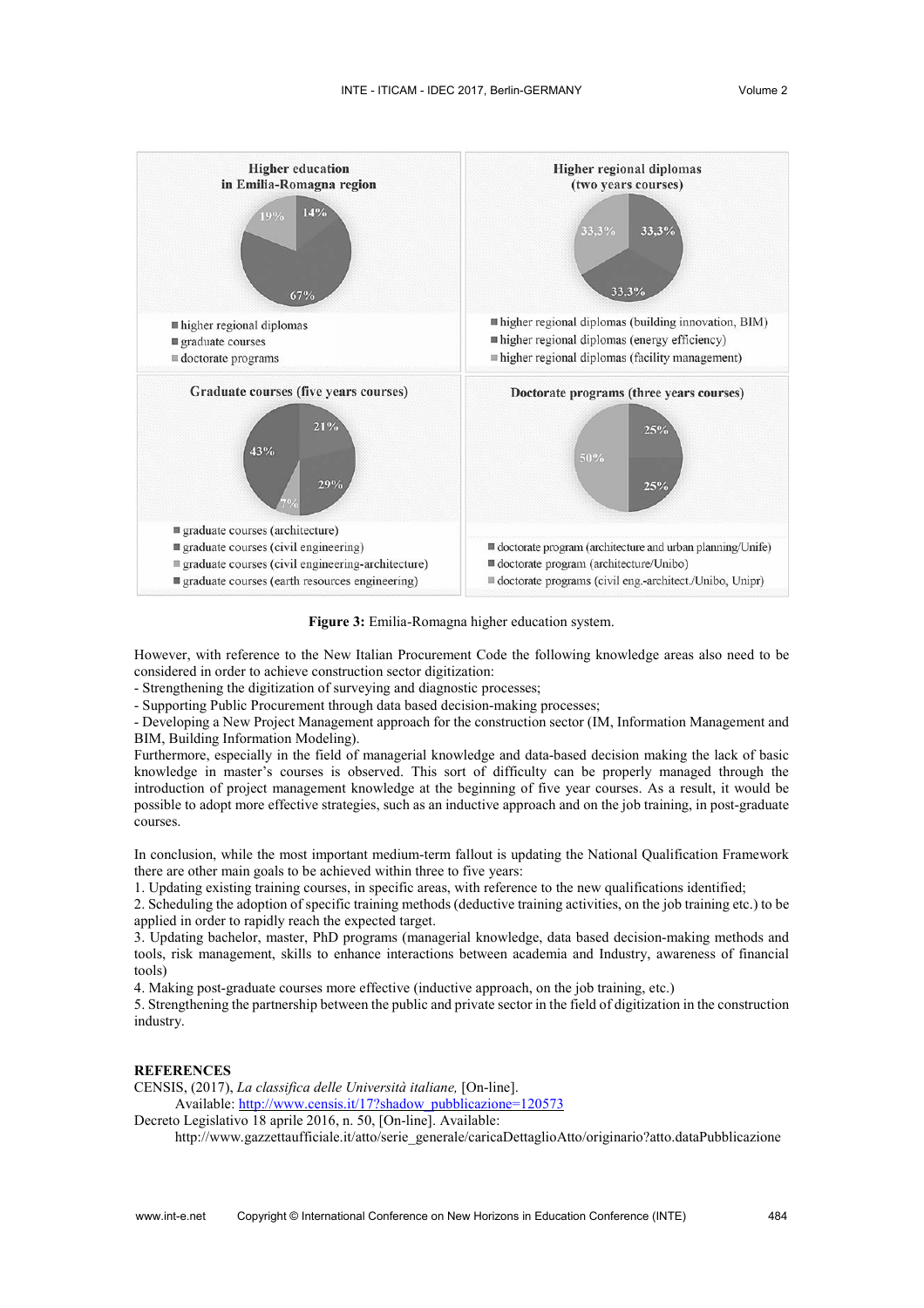Gazzetta=2016-04-19&atto.codiceRedazionale=16G00062

- ERA Steering Group Human Resources and Mobility (ERA SGHRM) (2011), *Using the Principles for Innovative Doctoral Training as a Tool for Guiding Reforms of Doctoral Education in Europe* (pp. 1-9).
- European Commission (EC, 2013), *Entrepreneurship 2020 Action Plan* (pp. 1-33). Brussels, BE: European Commission. Available:<http://ec.europa.eu/growth/smes/promoting-entrepreneurship/action-plan/>
- European Commission (EC, 2016), *The 2016 EU Industrial R&D Investment Scoreboard EU* (pp. 1-107). Seville, ES: European Commission.
- European Parliament and Council (2014), DIRECTIVE 2014/25/EU on procurement by entities operating in the water, energy, transport and postal services sectors and repealing Directive 2004/17/EC.
- Oesterreich, T. D., Teuteberg, F. (2016). *Understanding the implications of digitisation and automation in the context of Industry 4.0: A triangulation approach and elements of a research agenda for the construction industry*, in Computers in Industry 83, (pp. 121-139). Osnabrück, DE: Elsevier
- Agarwal, R., Chandrasekaran, S., Sridhar, M., (2016), *Imagining construction's digital future* (pp. 1-14). Singapore: McKinsey&Company
- Wiseman, J., Roe, P., Parry, E. (2016), *Skills and Training in the Construction Industry 2016* (pp. 1-123). Birmingham, UK: Construction Industry Training Board (CITB)
- World Economic Forum (WEF, 2016), *The Future of Jobs Employment, Skills and Workforce Strategy for the Fourth Industrial Revolution* (pp. 1-12). Cologny/Geneva, CH: World Economic Forum